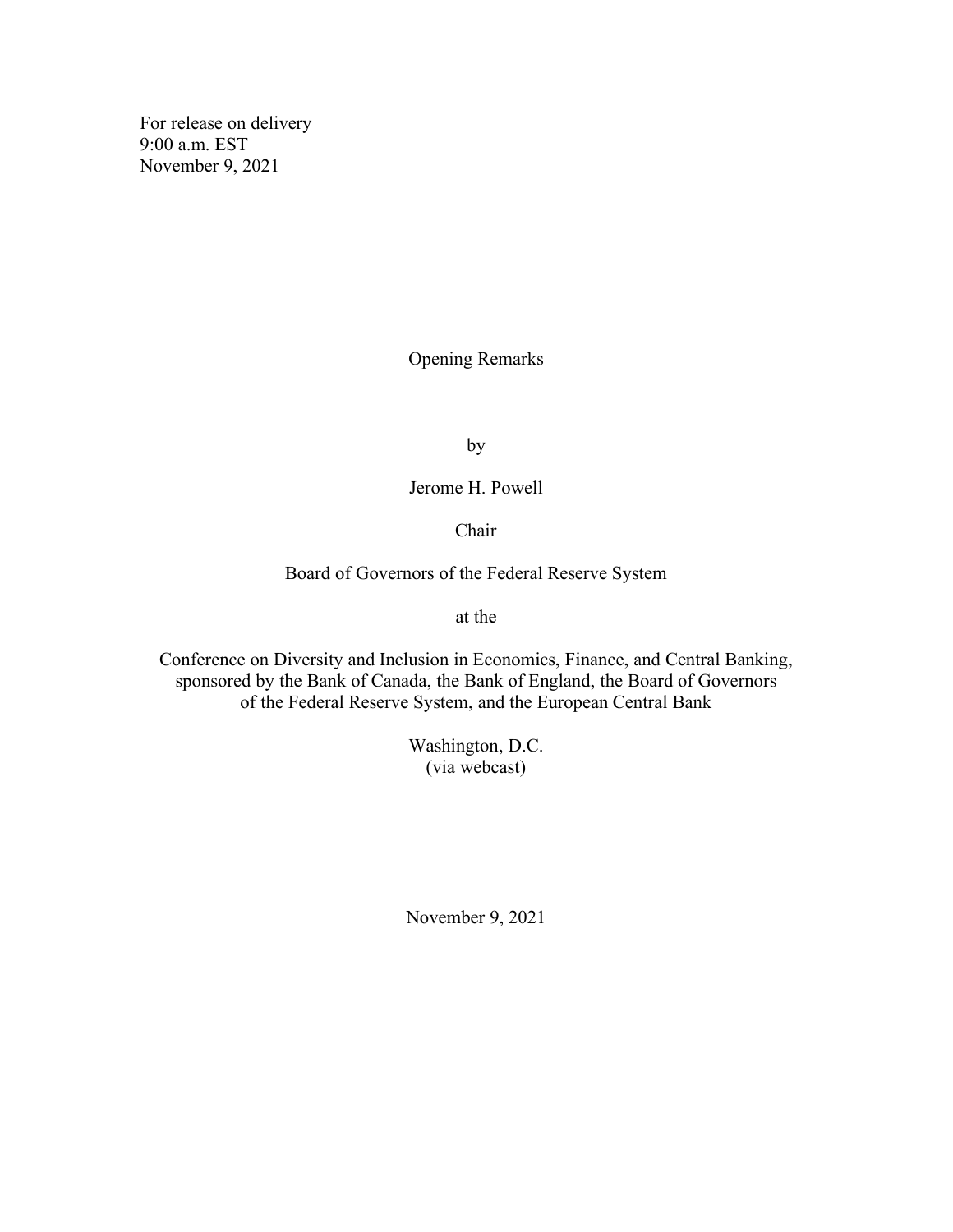Good morning. It is a pleasure to welcome you to today's discussion and to host this third Conference on Diversity and Inclusion in Economics, Finance, and Central Banking. My colleagues and I are proud to cosponsor this conference along with the Bank of Canada, the Bank of England, and the European Central Bank.

We are truly honored by this impressive array of panelists, discussants, and speakers, which include eminent research economists as well as current and former policymakers from here and around the world. We are grateful for the time, energy, and insights you have committed to this work, and we look forward to the day when we can gather together again in person.

To kick off today's discussions, I would like to touch briefly on these subjects from two distinct perspectives. First, I will discuss some of the ways we at the Federal Reserve approach issues of persistent economic inequities. Then I will review some of how we as central banks are addressing the issues around diversity and inclusion in economics as institutions and employers.

## **Policymaking**

Taking the first of these topics, we know, of course, that an economy is healthier and stronger when as many people as possible are able to work. If entrenched inequities prevent some Americans from participating fully in our labor markets, not only will they be held back from opportunities, but our economy overall will not realize its potential. And those who have historically been left behind stand the best chance of prospering in a strong economy with plentiful job opportunities.

Our recent history highlights both the benefits of a strong economy and the severe costs of a weak one. In the later years of the long expansion that ended with the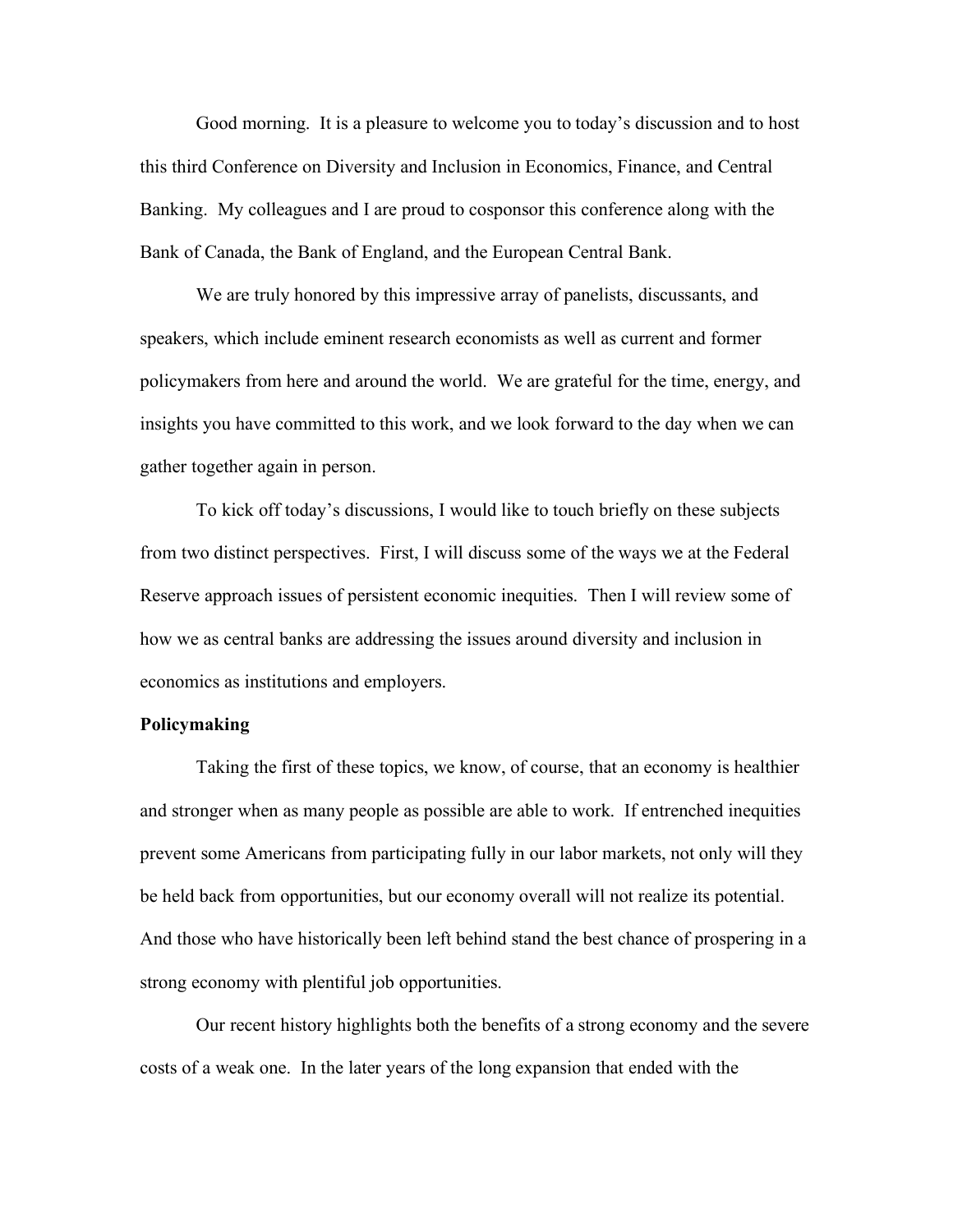pandemic, the benefits of employment continued to spread more widely and to reach those at the margins of the economy. Prior to the pandemic, unemployment was at 50-year lows. Wages had been moving up, and meaningfully so, especially on the lower ends of the pay scale. Many who had struggled for years were finding jobs. Racial disparities in unemployment were narrowing.

In contrast, one of the great cruelties of the COVID-19 recession is the toll it took on workers who were finally beginning to experience the benefits of a period of historically long economic growth. Those same groups, unfortunately, disproportionately shouldered the brunt of the pandemic's burden.

Most entrenched inequities are beyond the power of monetary policy to address. The specific goals given to us by Congress, however, to foster achievement of our dual mandate of maximum employment and price stability, form the foundation of a strong and stable economy.

It was with this in mind that my colleagues and I on the Federal Open Market Committee, as part of last year's update to the Fed's monetary policy framework, defined maximum employment as a broad and inclusive goal. This innovation recognizes that a strong labor market delivers broad-reaching benefits and extends those benefits in particular to low- and moderate-income communities. While monetary policy does not target any particular group of people, when we assess whether we are at maximum employment, we purposely look at a wide range of indicators, and we are attentive to disparities in the labor market, rather than just the headline numbers.

Diversity and inclusion play a role in policymaking as well. As policymakers working on behalf of the entire public, we benefit greatly by seeking out and listening to

- 2 -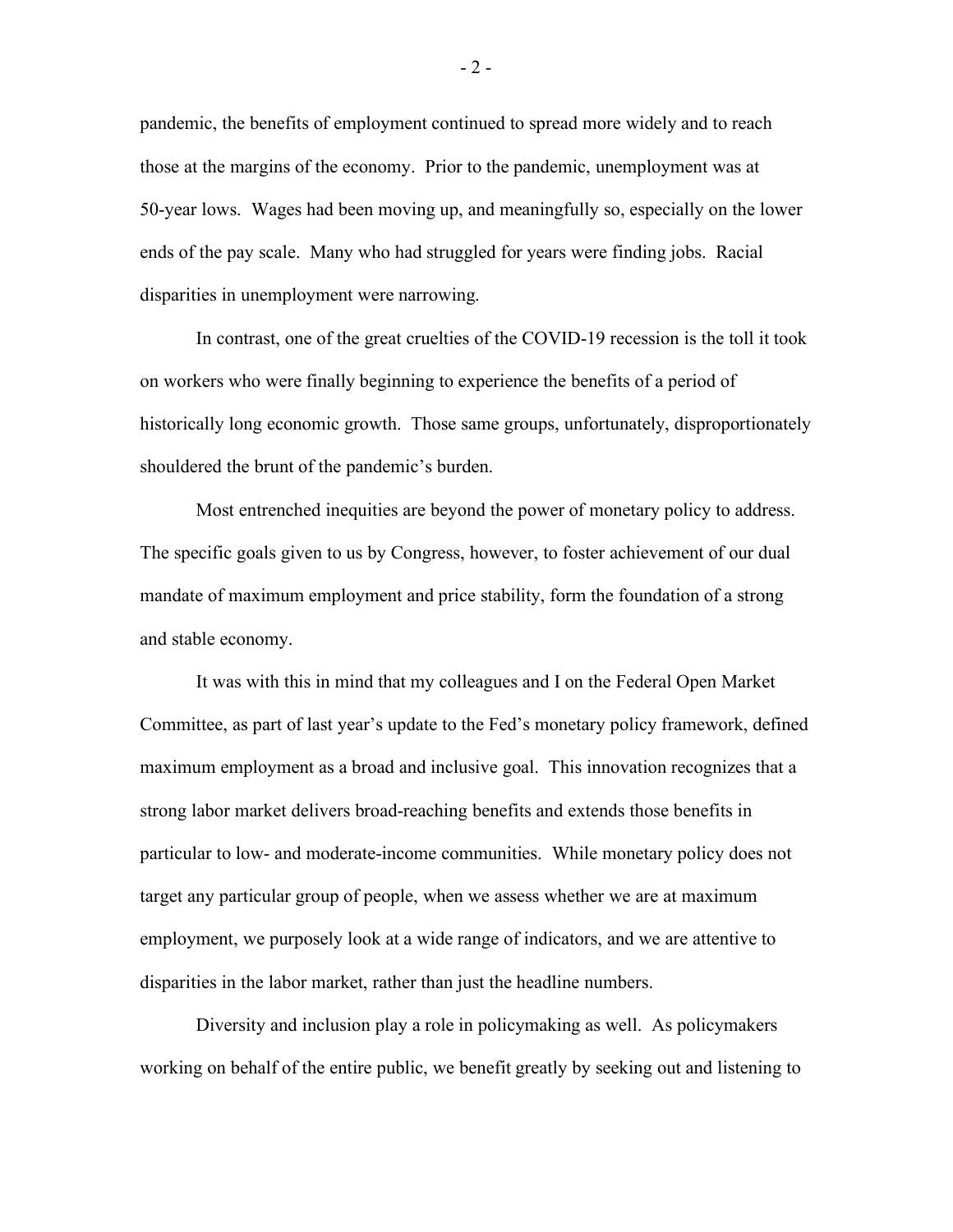the perspectives and experiences of people who represent the diverse landscape of the economy. We regularly meet with a broad range of groups as we assess the economy. And as we worked to update our monetary policy framework, we hosted a series of listening events across the country before and during the pandemic, and these conversations factored importantly into our thinking and our new framework.

## **Diversity in Economics**

Next, I would like to turn to an issue facing many of us at this conference namely, how central banks as institutions and employers grapple with and confront diversity and inclusion within economics. Collectively, we are among the largest employers in the field of economics, which both affects our own workplaces and affords us an opportunity to help influence and shape the evolution of the profession.

Throughout my career, in both the public and the private sectors, I have seen that the best and most successful organizations are often the ones that have a strong and persistent commitment to diversity and inclusion. These organizations consistently attract the best talent, by investing in and retaining a world-class workforce.

I know that the central banks represented here today are indeed working diligently to do just that. At the Fed, we are hosting events like this one, where high-quality economic research is brought to bear. We are working to foster an inclusive workplace environment where staff can feel comfortable at work and to promote a similarly inclusive culture within the profession. We are working to broaden our reach by recruiting at historically black colleges and universities and Hispanic-serving institutions, as well as by hosting events to promote career opportunities at the Fed.